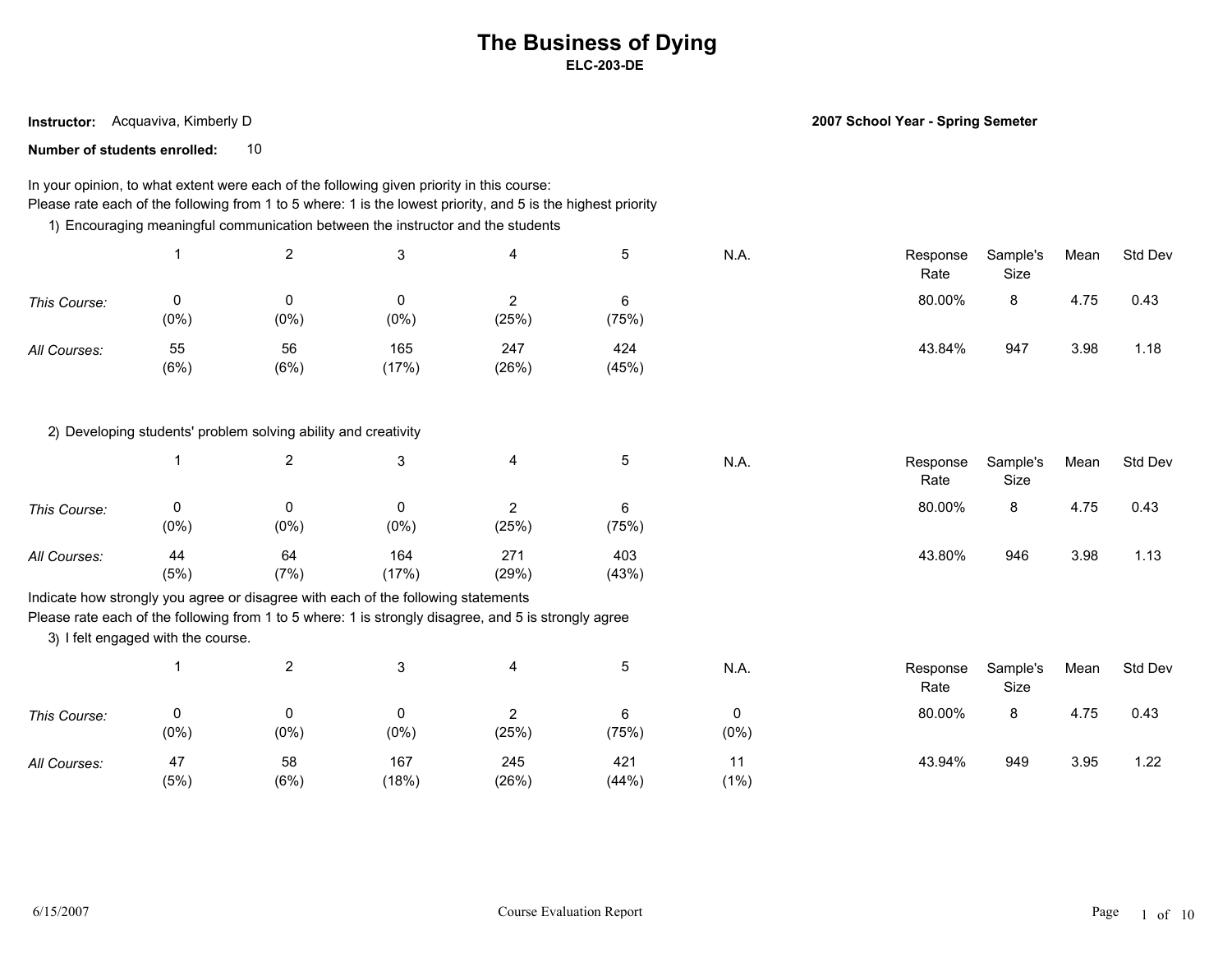**Number of students enrolled:** 10 **Instructor:** Acquaviva, Kimberly D

**2007 School Year - Spring Semeter**

|              |                | 4) I found the assignments to be relevant and challenging. |                                                                           |                         |              |              |                  |                  |      |         |
|--------------|----------------|------------------------------------------------------------|---------------------------------------------------------------------------|-------------------------|--------------|--------------|------------------|------------------|------|---------|
|              | -1             | $\overline{2}$                                             | $\mathbf{3}$                                                              | 4                       | 5            | N.A.         | Response<br>Rate | Sample's<br>Size | Mean | Std Dev |
| This Course: | 0<br>$(0\%)$   | 0<br>$(0\%)$                                               | 0<br>(0%)                                                                 | $\overline{2}$<br>(25%) | 6<br>(75%)   | 0<br>$(0\%)$ | 80.00%           | 8                | 4.75 | 0.43    |
| All Courses: | 35<br>(4% )    | 43<br>(5%)                                                 | 138<br>(15%)                                                              | 269<br>(28%)            | 414<br>(44%) | 50<br>(5%)   | 43.94%           | 949              | 3.88 | 1.39    |
|              |                |                                                            | 5) I am motivated to explore more about the subject of this course.       |                         |              |              |                  |                  |      |         |
|              | $\overline{1}$ | $\overline{2}$                                             | $\mathfrak{S}$                                                            | 4                       | 5            | N.A.         | Response<br>Rate | Sample's<br>Size | Mean | Std Dev |
| This Course: | 0<br>$(0\%)$   | $\mathbf 0$<br>$(0\%)$                                     | 0<br>$(0\%)$                                                              | $\overline{2}$<br>(25%) | 6<br>(75%)   | 0<br>$(0\%)$ | 80.00%           | 8                | 4.75 | 0.43    |
| All Courses: | 44<br>(5%)     | 69<br>(7%)                                                 | 162<br>(17%)                                                              | 253<br>(27%)            | 403<br>(42%) | 18<br>(2%)   | 43.94%           | 949              | 3.89 | 1.26    |
|              |                |                                                            | 6) I felt that the time and work I invested in this class was worthwhile. |                         |              |              |                  |                  |      |         |
|              | -1             | $\overline{2}$                                             | $\mathfrak{S}$                                                            | $\overline{a}$          | 5            | N.A.         | Response<br>Rate | Sample's<br>Size | Mean | Std Dev |
| This Course: | 0<br>$(0\%)$   | $\mathbf 0$<br>$(0\%)$                                     | 0<br>$(0\%)$                                                              | 3<br>(38%)              | 5<br>(63%)   | 0<br>$(0\%)$ | 80.00%           | 8                | 4.63 | 0.48    |
| All Courses: | 43<br>(5%)     | 73<br>(8%)                                                 | 130<br>(14%)                                                              | 269<br>(28%)            | 426<br>(45%) | 8<br>(1%)    | 43.94%           | 949              | 3.99 | 1.20    |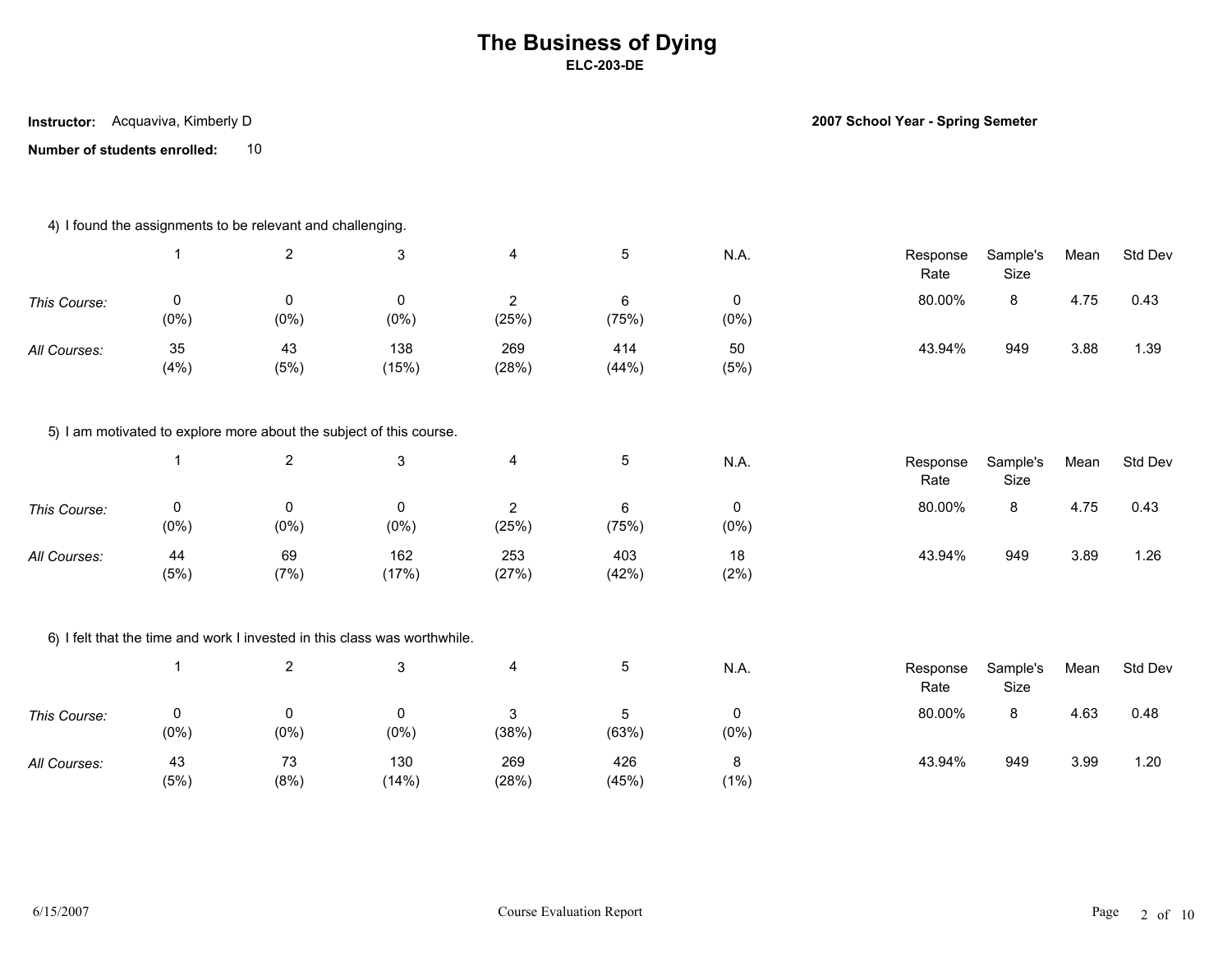**Instructor:** Acquaviva, Kimberly D

**2007 School Year - Spring Semeter**

|              |                        |                                | 7) I received comments on assignments and examinations for this course in a timely manner. |                         |                         |                        |                  |                  |      |         |
|--------------|------------------------|--------------------------------|--------------------------------------------------------------------------------------------|-------------------------|-------------------------|------------------------|------------------|------------------|------|---------|
|              | $\mathbf{1}$           | $\overline{2}$                 | 3                                                                                          | $\overline{\mathbf{4}}$ | 5                       | N.A.                   | Response<br>Rate | Sample's<br>Size | Mean | Std Dev |
| This Course: | $\mathbf 0$<br>$(0\%)$ | $\mathsf{O}\xspace$<br>$(0\%)$ | 0<br>$(0\%)$                                                                               | $\overline{1}$<br>(13%) | $\overline{7}$<br>(88%) | 0<br>$(0\%)$           | 80.00%           | 8                | 4.88 | 0.33    |
| All Courses: | 80<br>(8%)             | 64<br>(7%)                     | 123<br>(13%)                                                                               | 212<br>(22%)            | 417<br>(44%)            | 52<br>(5%)             | 43.89%           | 948              | 3.70 | 1.55    |
|              |                        |                                | 8) The course instructor gave useful feedback throughout the course                        |                         |                         |                        |                  |                  |      |         |
|              | $\mathbf{1}$           | $\sqrt{2}$                     | 3                                                                                          | $\overline{\mathbf{4}}$ | 5                       | N.A.                   | Response<br>Rate | Sample's<br>Size | Mean | Std Dev |
| This Course: | 0<br>$(0\%)$           | 0<br>$(0\%)$                   | 0<br>$(0\%)$                                                                               | 0<br>$(0\%)$            | 8<br>(100%)             | 0<br>$(0\%)$           | 80.00%           | 8                | 5.00 | 0.00    |
| All Courses: | 68<br>(7%)             | 82<br>(9%)                     | 127<br>(13%)                                                                               | 205<br>(22%)            | 431<br>(45%)            | 36<br>(4%)             | 43.94%           | 949              | 3.78 | 1.46    |
|              |                        |                                | 9) I felt comfortable contacting the instructor to have questions answered.                |                         |                         |                        |                  |                  |      |         |
|              | $\mathbf{1}$           | $\overline{2}$                 | 3                                                                                          | $\overline{\mathbf{4}}$ | 5                       | N.A.                   | Response<br>Rate | Sample's<br>Size | Mean | Std Dev |
| This Course: | 0<br>$(0\%)$           | 0<br>(0%)                      | 0<br>$(0\%)$                                                                               | $\mathbf 0$<br>$(0\%)$  | 8<br>(100%)             | $\mathbf 0$<br>$(0\%)$ | 80.00%           | 8                | 5.00 | 0.00    |
| All Courses: | 49<br>(5%)             | 59<br>(6%)                     | 82<br>(9%)                                                                                 | 196<br>(21%)            | 532<br>(56%)            | 30<br>(3%)             | 43.89%           | 948              | 4.07 | 1.37    |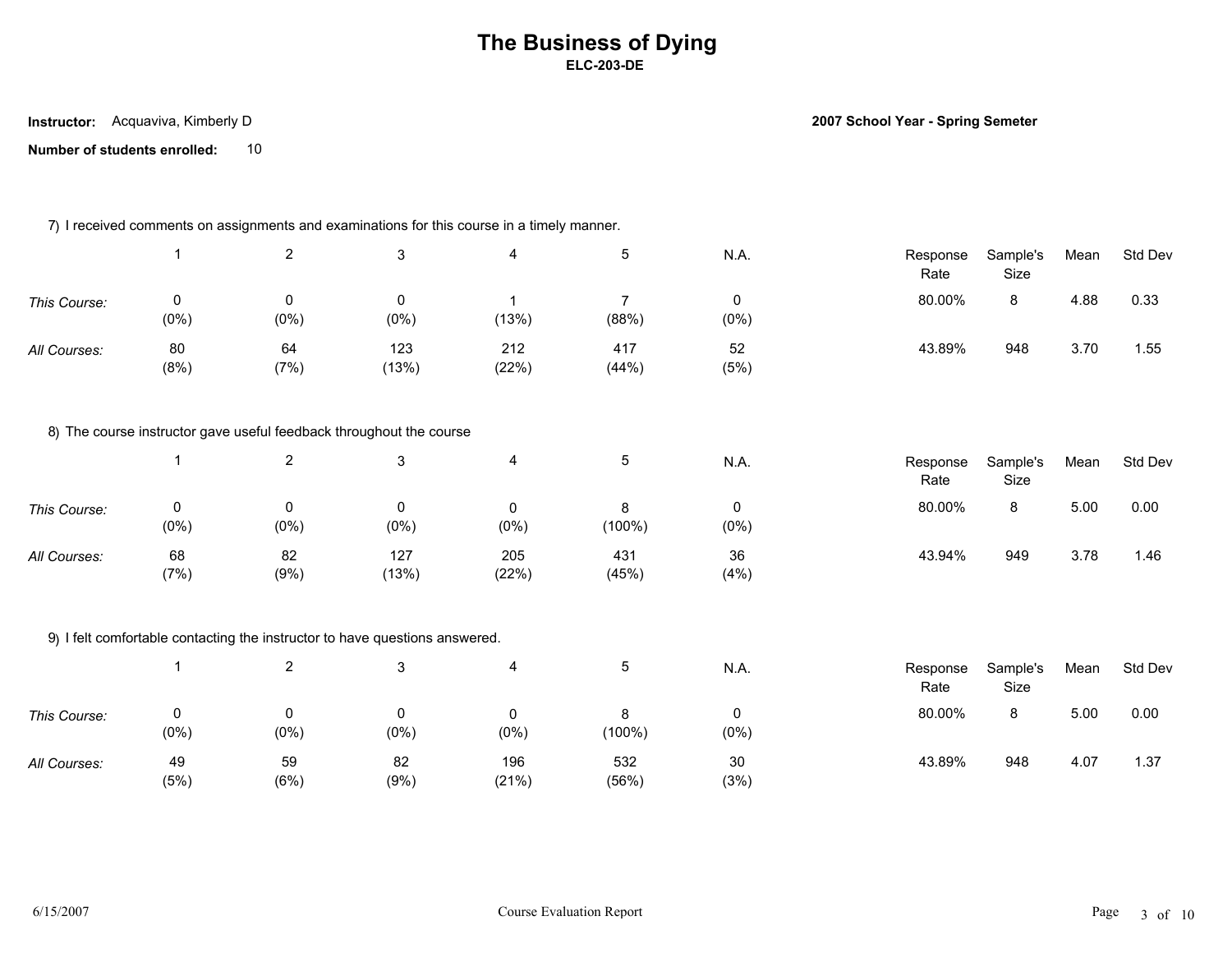**Instructor:** Acquaviva, Kimberly D

**2007 School Year - Spring Semeter**

|              |                                         |                                                      | 10) The instructor encouraged discussions, questions, and the expression of ideas. |                         |                         |              |                  |                  |      |         |
|--------------|-----------------------------------------|------------------------------------------------------|------------------------------------------------------------------------------------|-------------------------|-------------------------|--------------|------------------|------------------|------|---------|
|              | $\mathbf{1}$                            | $\overline{2}$                                       | $\mathsf 3$                                                                        | $\overline{4}$          | $5\phantom{.0}$         | N.A.         | Response<br>Rate | Sample's<br>Size | Mean | Std Dev |
| This Course: | $\mathbf 0$<br>$(0\%)$                  | 0<br>$(0\%)$                                         | $\mathbf 0$<br>$(0\%)$                                                             | 0<br>$(0\%)$            | 8<br>(100%)             | 0<br>$(0\%)$ | 80.00%           | 8                | 5.00 | 0.00    |
| All Courses: | 44<br>(5%)                              | 58<br>(6%)                                           | 119<br>(13%)                                                                       | 229<br>(24%)            | 479<br>(51%)            | 19<br>(2%)   | 43.89%           | 948              | 4.04 | 1.27    |
|              |                                         | 11) The instructor was able to convey complex ideas. |                                                                                    |                         |                         |              |                  |                  |      |         |
|              | $\overline{\mathbf{1}}$                 | $\overline{2}$                                       | $\mathbf{3}$                                                                       | $\overline{\mathbf{4}}$ | $\overline{5}$          | N.A.         | Response<br>Rate | Sample's<br>Size | Mean | Std Dev |
| This Course: | $\mathbf 0$<br>$(0\%)$                  | 0<br>$(0\%)$                                         | $\mathsf{O}$<br>$(0\%)$                                                            | $\sqrt{2}$<br>(25%)     | $6\phantom{.}$<br>(75%) | 0<br>(0%)    | 80.00%           | 8                | 4.75 | 0.43    |
| All Courses: | 45<br>(5%)                              | 49<br>(5%)                                           | 115<br>(12%)                                                                       | 285<br>(30%)            | 420<br>(44%)            | 34<br>(4% )  | 43.89%           | 948              | 3.93 | 1.33    |
|              | 12) The course materials were relevant. |                                                      |                                                                                    |                         |                         |              |                  |                  |      |         |
|              | $\overline{1}$                          | $\sqrt{2}$                                           | $\mathbf{3}$                                                                       | $\overline{4}$          | $5\phantom{.0}$         | <b>N.A.</b>  | Response<br>Rate | Sample's<br>Size | Mean | Std Dev |
| This Course: | $\mathbf 0$<br>$(0\%)$                  | 0<br>$(0\%)$                                         | $\mathsf{O}$<br>$(0\%)$                                                            | 3<br>(38%)              | 5<br>(63%)              | 0<br>$(0\%)$ | 80.00%           | 8                | 4.63 | 0.48    |
| All Courses: | $30\,$<br>(3%)                          | 39<br>(4% )                                          | 92<br>(10%)                                                                        | 287<br>(30%)            | 478<br>(50%)            | 22<br>(2%)   | 43.89%           | 948              | 4.14 | 1.18    |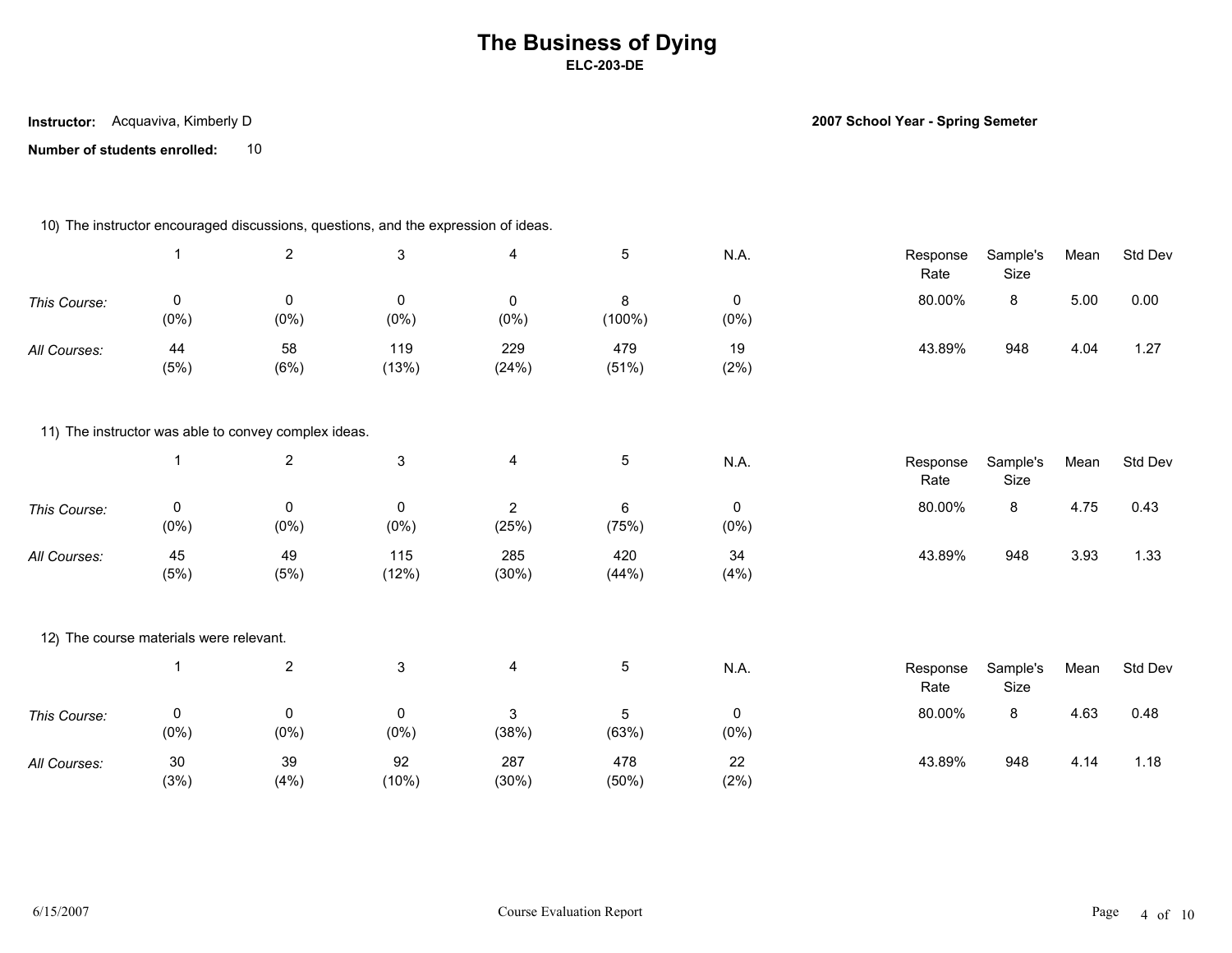**Instructor:** Acquaviva, Kimberly D

**2007 School Year - Spring Semeter**

|              | 13) The course materials were interesting. |                        |                                  |                         |                     |                        |                  |                  |      |         |
|--------------|--------------------------------------------|------------------------|----------------------------------|-------------------------|---------------------|------------------------|------------------|------------------|------|---------|
|              | $\mathbf 1$                                | $\overline{2}$         | $\mathfrak{S}$                   | $\overline{\mathbf{4}}$ | $\sqrt{5}$          | N.A.                   | Response<br>Rate | Sample's<br>Size | Mean | Std Dev |
| This Course: | 0<br>$(0\%)$                               | $\mathbf 0$<br>$(0\%)$ | $\overline{1}$<br>(13%)          | $\overline{2}$<br>(25%) | $\sqrt{5}$<br>(63%) | $\mathbf 0$<br>$(0\%)$ | 80.00%           | 8                | 4.50 | 0.71    |
| All Courses: | 38<br>(4% )                                | 51<br>(5%)             | 127<br>(13%)                     | 280<br>(30%)            | 431<br>(46%)        | 20<br>(2%)             | 43.84%           | 947              | 4.01 | 1.23    |
|              | 14) I felt challenged by the course.       |                        |                                  |                         |                     |                        |                  |                  |      |         |
|              |                                            | $\boldsymbol{2}$       | $\mathfrak{S}$                   | $\overline{\mathbf{4}}$ | $\,$ 5 $\,$         | N.A.                   | Response<br>Rate | Sample's<br>Size | Mean | Std Dev |
| This Course: | 0<br>$(0\%)$                               | 0<br>$(0\%)$           | $\overline{\mathbf{1}}$<br>(13%) | $\mathbf{1}$<br>(13%)   | $\,6\,$<br>(75%)    | 0<br>$(0\%)$           | 80.00%           | 8                | 4.63 | 0.70    |
| All Courses: | 34<br>(4%)                                 | 33<br>(3%)             | 136<br>(14%)                     | 271<br>(29%)            | 463<br>(49%)        | 10<br>$(1\%)$          | 43.84%           | 947              | 4.13 | 1.12    |
|              | 15) "Lectures" were well organized.        |                        |                                  |                         |                     |                        |                  |                  |      |         |
|              | $\overline{1}$                             | $\sqrt{2}$             | $\mathfrak{S}$                   | $\overline{\mathbf{4}}$ | $\sqrt{5}$          | N.A.                   | Response<br>Rate | Sample's<br>Size | Mean | Std Dev |
| This Course: | 0<br>$(0\%)$                               | $\mathsf 0$<br>$(0\%)$ | 0<br>$(0\%)$                     | $\overline{2}$<br>(25%) | 3<br>(38%)          | 3<br>(38%)             | 80.00%           | 8                | 2.88 | 2.26    |
| All Courses: | 43<br>(5%)                                 | 46<br>(5%)             | 118<br>(12%)                     | 288<br>(30%)            | 376<br>(40%)        | 76<br>(8%)             | 43.84%           | 947              | 3.72 | 1.53    |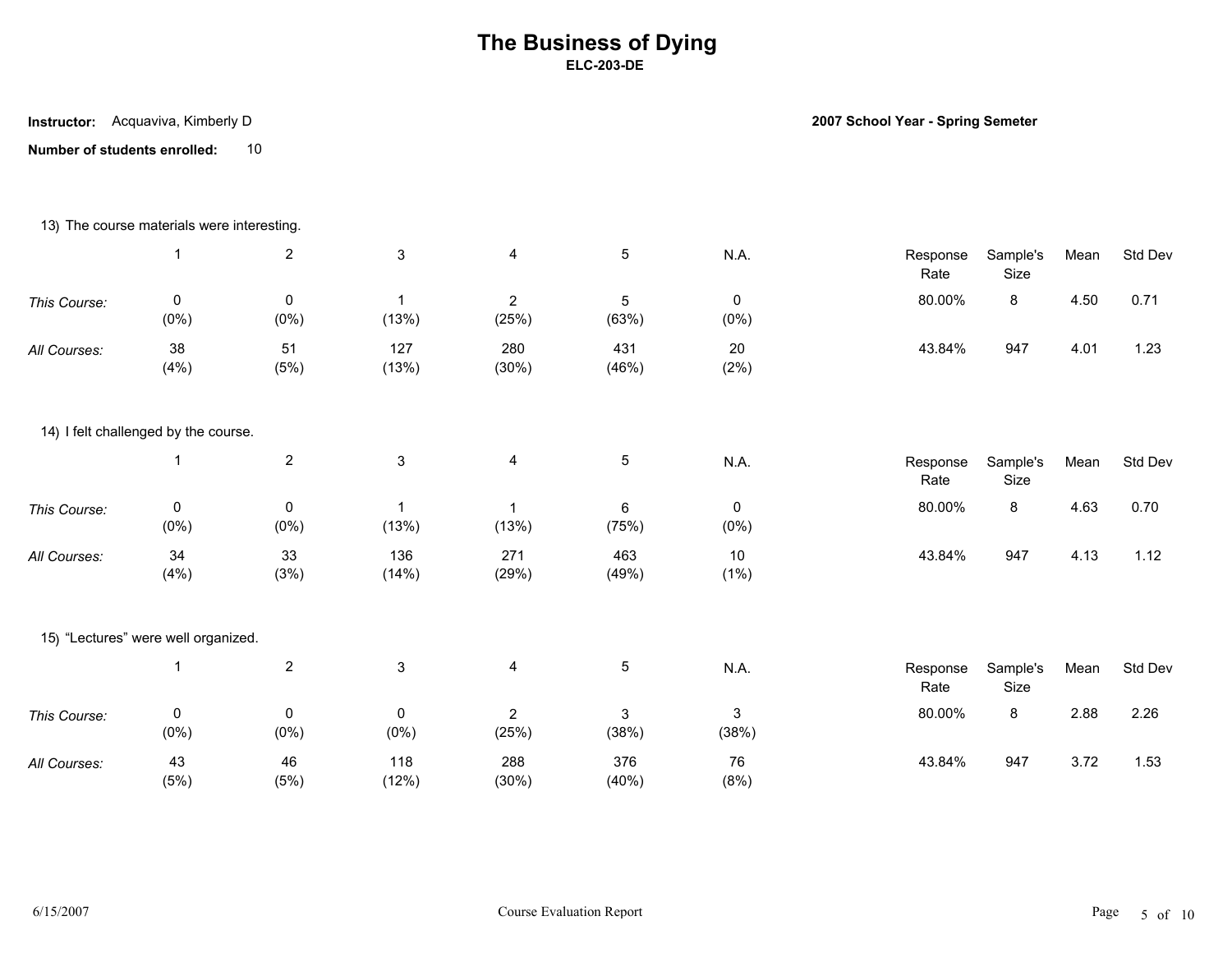**Instructor:** Acquaviva, Kimberly D

**2007 School Year - Spring Semeter**

|              |                                               | 16) The expectations for this course were made clear.       |                        |                         |                         |                           |                  |                  |      |         |
|--------------|-----------------------------------------------|-------------------------------------------------------------|------------------------|-------------------------|-------------------------|---------------------------|------------------|------------------|------|---------|
|              |                                               | $\overline{2}$                                              | $\mathfrak{S}$         | $\overline{\mathbf{4}}$ | $\sqrt{5}$              | N.A.                      | Response<br>Rate | Sample's<br>Size | Mean | Std Dev |
| This Course: | 0<br>$(0\%)$                                  | $\mathbf 0$<br>$(0\%)$                                      | $\mathbf 0$<br>$(0\%)$ | $\mathbf{1}$<br>(13%)   | $\overline{7}$<br>(88%) | $\mathbf 0$<br>$(0\%)$    | 80.00%           | 8                | 4.88 | 0.33    |
| All Courses: | 53<br>(6%)                                    | 47<br>(5%)                                                  | 109<br>(12%)           | 247<br>(26%)            | 484<br>(51%)            | $\overline{7}$<br>$(1\%)$ | 43.84%           | 947              | 4.10 | 1.20    |
|              | 17) I feel that I have been evaluated fairly. |                                                             |                        |                         |                         |                           |                  |                  |      |         |
|              |                                               | $\boldsymbol{2}$                                            | $\mathbf{3}$           | $\overline{\mathbf{4}}$ | $\,$ 5 $\,$             | N.A.                      | Response<br>Rate | Sample's<br>Size | Mean | Std Dev |
| This Course: | 0<br>(0%)                                     | 0<br>$(0\%)$                                                | 0<br>$(0\%)$           | $\mathbf{1}$<br>(13%)   | $\overline{7}$<br>(88%) | 0<br>$(0\%)$              | 80.00%           | 8                | 4.88 | 0.33    |
| All Courses: | $30\,$<br>(3%)                                | 32<br>(3%)                                                  | 122<br>(13%)           | 233<br>(25%)            | 499<br>(53%)            | 32<br>(3%)                | 43.89%           | 948              | 4.10 | 1.27    |
|              |                                               | 18) I can explain and apply the key concepts of this course |                        |                         |                         |                           |                  |                  |      |         |
|              |                                               | $\overline{2}$                                              | $\mathfrak{S}$         | 4                       | $5\phantom{.0}$         | N.A.                      | Response<br>Rate | Sample's<br>Size | Mean | Std Dev |
| This Course: | 0<br>$(0\%)$                                  | 0<br>$(0\%)$                                                | 0<br>$(0\%)$           | 3<br>(38%)              | 5<br>(63%)              | $\mathbf 0$<br>$(0\%)$    | 80.00%           | 8                | 4.63 | 0.48    |
| All Courses: | 24<br>(3%)                                    | 32<br>(3%)                                                  | 123<br>(13%)           | 299<br>(32%)            | 449<br>(47%)            | 20<br>(2%)                | 43.84%           | 947              | 4.12 | 1.14    |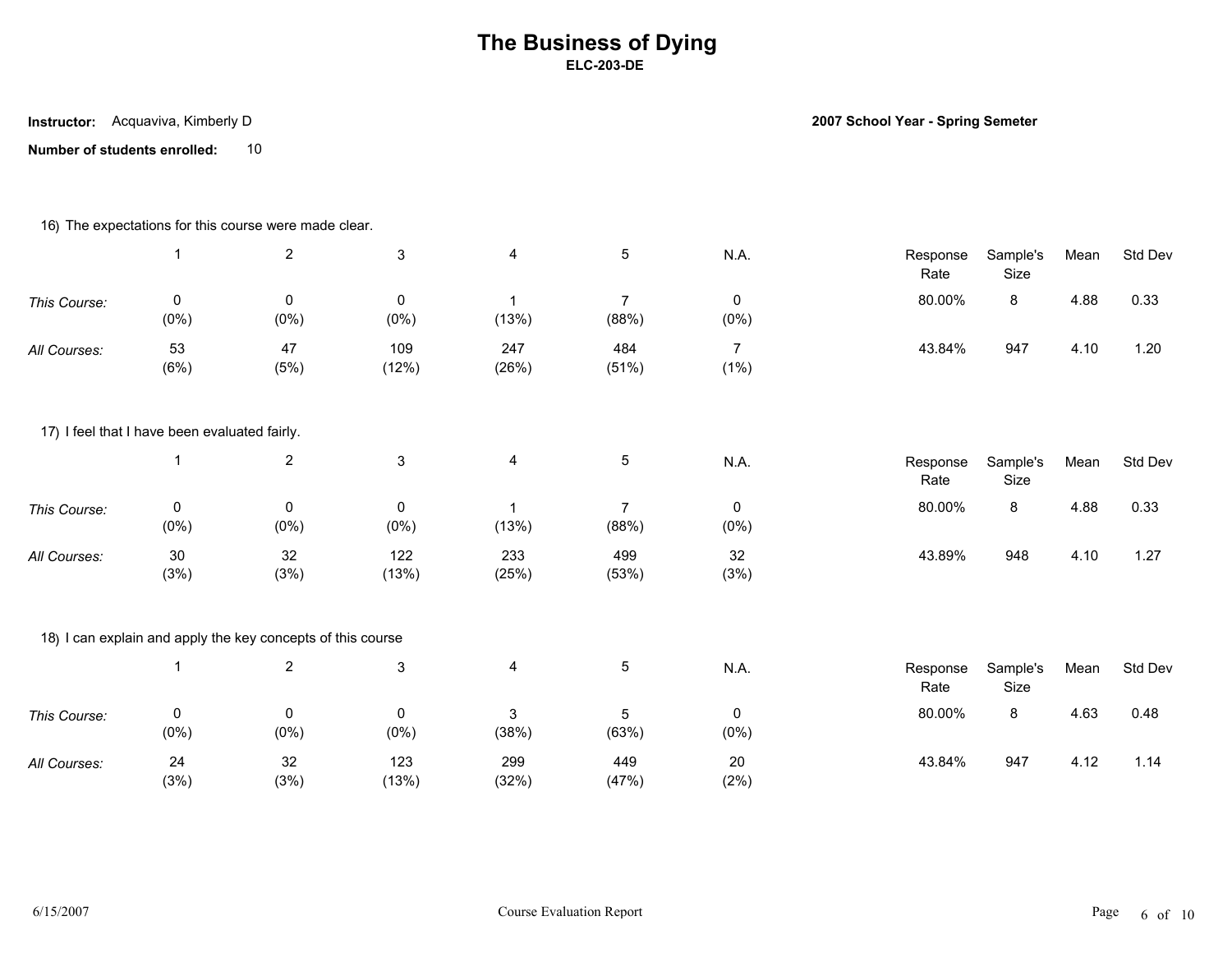**Instructor:** Acquaviva, Kimberly D

**2007 School Year - Spring Semeter**

|              |              | 19) This course fulfilled professional or personal expectations. |                      |                         |                  |                      |                  |                  |      |         |
|--------------|--------------|------------------------------------------------------------------|----------------------|-------------------------|------------------|----------------------|------------------|------------------|------|---------|
|              | 1            | $\overline{2}$                                                   | $\sqrt{3}$           | 4                       | $5\phantom{.0}$  | N.A.                 | Response<br>Rate | Sample's<br>Size | Mean | Std Dev |
| This Course: | 0<br>$(0\%)$ | $\pmb{0}$<br>$(0\%)$                                             | $\pmb{0}$<br>$(0\%)$ | $\overline{2}$<br>(25%) | $\,6\,$<br>(75%) | $\pmb{0}$<br>$(0\%)$ | 80.00%           | 8                | 4.75 | 0.43    |
| All Courses: | 47<br>(5%)   | 64<br>(7%)                                                       | 157<br>(17%)         | 253<br>(27%)            | 414<br>(44%)     | 12<br>$(1\%)$        | 43.84%           | 947              | 3.94 | 1.23    |
|              |              | 20) The level of the course material was just about right.       |                      |                         |                  |                      |                  |                  |      |         |
|              | $\mathbf{1}$ | $\overline{2}$                                                   | $\sqrt{3}$           | 4                       | $\sqrt{5}$       | N.A.                 | Response<br>Rate | Sample's<br>Size | Mean | Std Dev |
| This Course: | 0<br>(0%)    | 0<br>$(0\%)$                                                     | $\mathbf 1$<br>(13%) | $\overline{2}$<br>(25%) | 5<br>(63%)       | 0<br>$(0\%)$         | 80.00%           | 8                | 4.50 | 0.71    |
| All Courses: | 36<br>(4%)   | 45<br>(5%)                                                       | 139<br>(15%)         | 305<br>(32%)            | 404<br>(43%)     | 17<br>(2%)           | 43.80%           | 946              | 4.00 | 1.18    |
|              |              | 21) The pace of this course was just about right.                |                      |                         |                  |                      |                  |                  |      |         |
|              | $\mathbf{1}$ | $\overline{2}$                                                   | $\sqrt{3}$           | 4                       | $\sqrt{5}$       | <b>N.A.</b>          | Response<br>Rate | Sample's<br>Size | Mean | Std Dev |
| This Course: | 0<br>$(0\%)$ | 0<br>$(0\%)$                                                     | 0<br>$(0\%)$         | 3<br>(38%)              | 5<br>(63%)       | 0<br>$(0\%)$         | 80.00%           | 8                | 4.63 | 0.48    |
| All Courses: | 36<br>(4%)   | 56<br>(6%)                                                       | 148<br>(16%)         | 297<br>(31%)            | 393<br>(42%)     | 16<br>(2%)           | 43.80%           | 946              | 3.96 | 1.19    |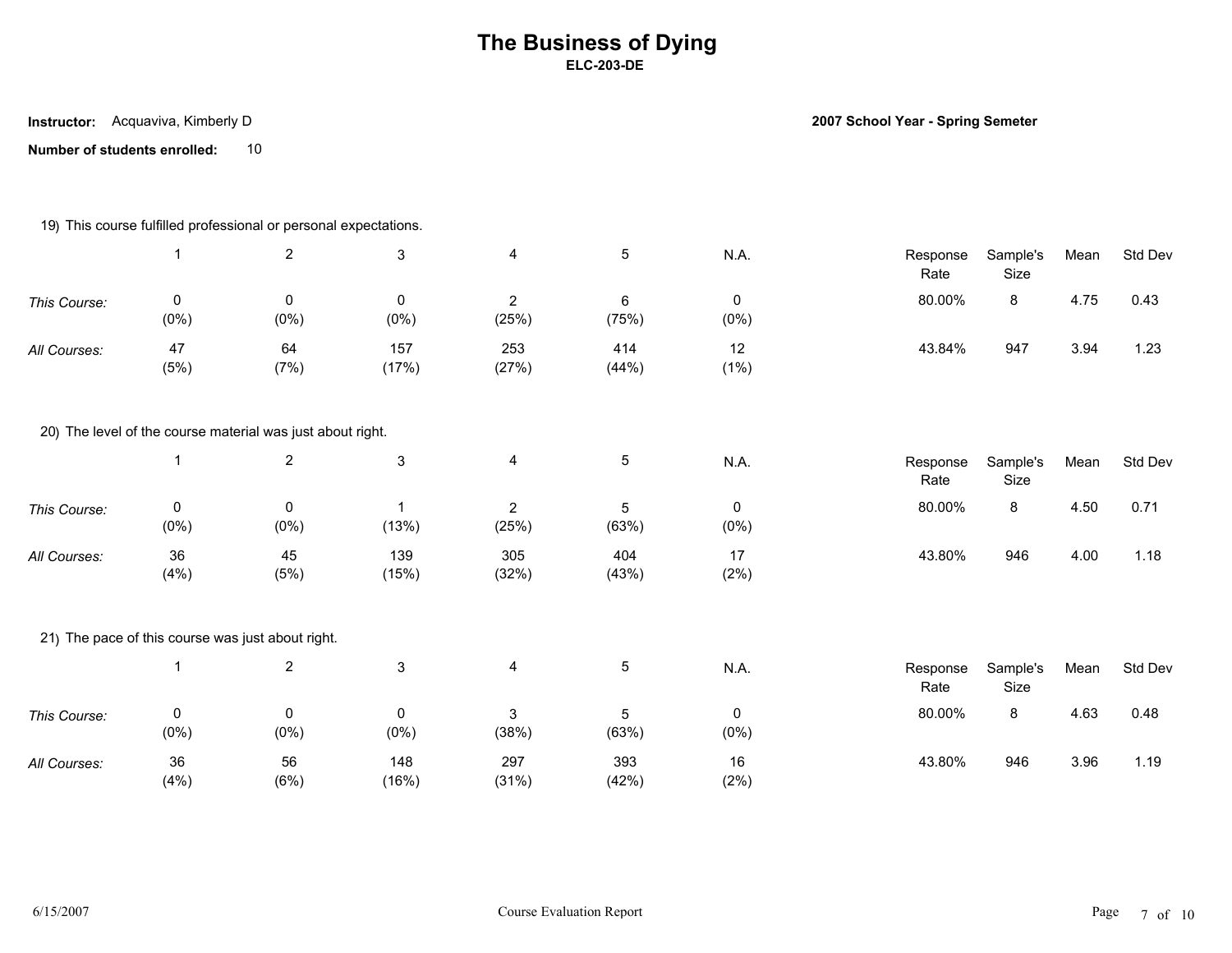**Instructor:** Acquaviva, Kimberly D

**2007 School Year - Spring Semeter**

**Number of students enrolled:** 10

Since the beginning of this semester, on average how many hours per week have you spent for this course (Include time spent listening to lectures, preparing for examinations, conducting research, completing assignments, reading related to the subject matter, discussing the subject matter with the instructor and other students, etc. Do not include time spent commuting to and from class). Write your response in the space provided.

22) Hours per week for this course alone:

- $-10$  hours
- 10
- $-10-15$  hrs/week
- 5
- $-8$  hrs
- $-15$  hours
- 12
- $-5-20$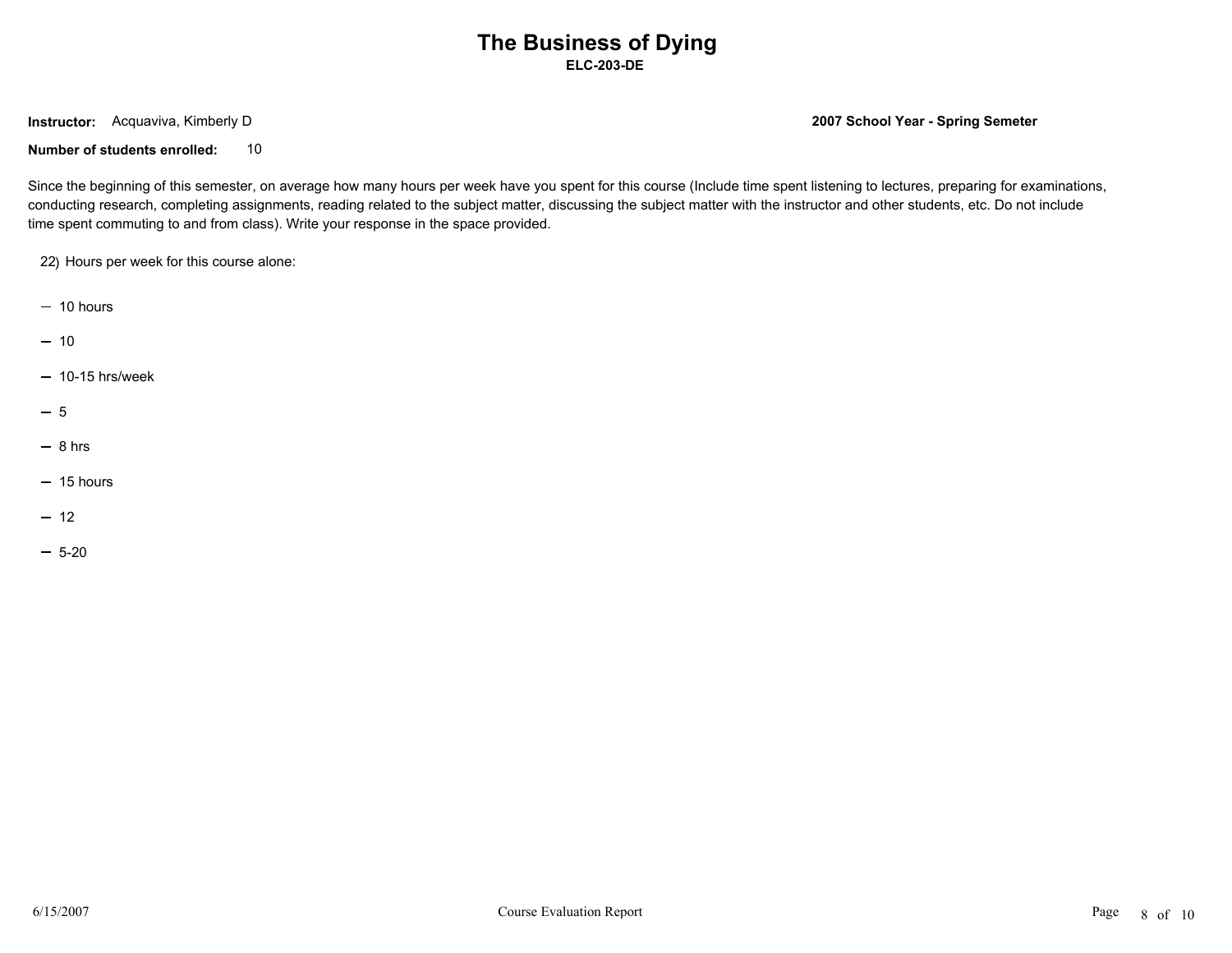**Instructor:** Acquaviva, Kimberly D

**Number of students enrolled:** 10

**2007 School Year - Spring Semeter**

23) Hours per week for all of your courses combined:

- $-10$  hours
- $-20++$
- same
- $-12$
- $-24$  hours
- 40
- $-12$
- $-72$